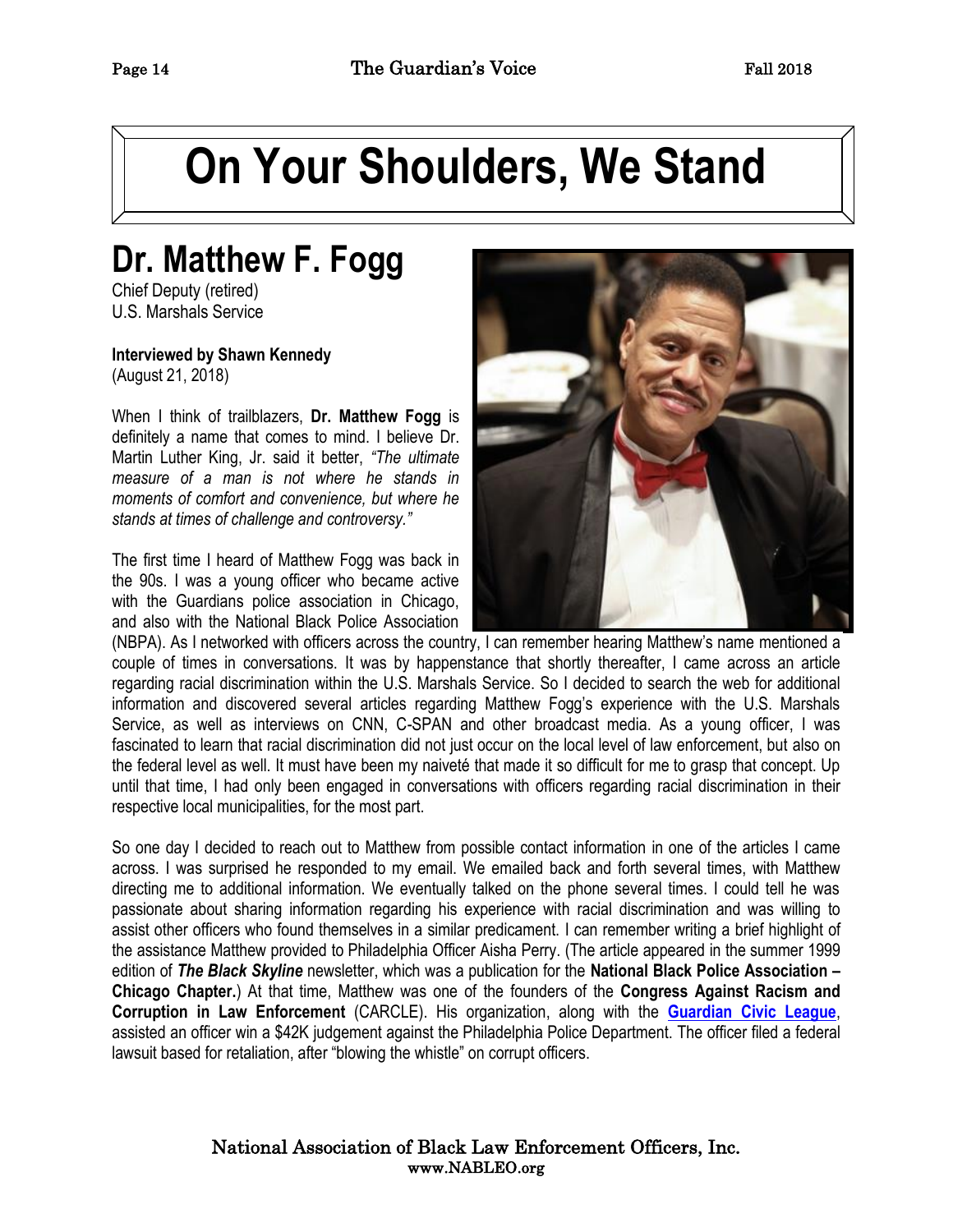

I had an opportunity to finally meet Matthew Fogg in 1998. I had flown to St. Louis, MO, along with a contingent of other officers from across the country, to rally in support of Officer Dennis McLin. He was facing suspension and possible termination from the St. Louis Police Department, during a police board hearing. Matthew was present for the same purpose so we had an opportunity to discuss various topics. The strong show of support, which also included members from faith-based organizations and many citizens from the community, forced the police board to cancel the officer's hearing.

We lost contact over the years but I ran back into Matthew a few years ago when I flew to Philadelphia. The Guardian Civic League was hosting their Annual Scholarship Awards Dinner Dance and Matthew was the keynote speaker. He was still very active on the national level, speaking out against racial discrimination. I knew back then I would eventually request an interview with him because I felt he was an individual whose story needed to be shared. Officers need to know the many things he did to pave the way for the next generation of police officers*. (All below listed hyperlinks are accessible via electronic copy at [www.nableo.org](http://www.nableo.org/), "Newsletter".)*

**\*\*\***

**atthew F. Fogg** is 66-years old, single, educated and is highly respected for his work in law enforcement on the federal level, as well as for his activism for civil and human rights. He was born and raised in Washington D.C., which is where the majority of his hard work took place. He served 32 years **atthew F. Fogg** is 66-years old, single, educated and is highly respected for his work in law enforcement on the federal level, as well as for his activism for civil and human rights. He was born and raised in Washington Administration (DEA) joint drug and gun interdiction Metropolitan Area Task Force. He was promoted to Inspector in charge of the USMS unit for the International Criminal Police Organization, also known as INTERPOL. Matthew also held leadership positions in several organizations like the **Congress Against Racism and Corruption in Law Enforcement** (CARCLE), **[Law Enforcement Action Partnership](https://lawenforcementactionpartnership.org/)** (LEAP), **[Blacks in Government](https://www.bigrxi.org/) (BIG)**, **[Amnesty International U.S.A.](https://www.amnestyusa.org/)**, and the **[Federally Employed Women](https://www.few.org/)** (FEW), just to name a few. In 1998, Matthew's [landmark Title VII verdict](https://img1.wsimg.com/blobby/go/b4b5768a-7960-458d-a5d0-a681a070cf58/downloads/1cg9b8p2p_392921.pdf) against his employer, the U.S. Marshals Service, resulted in a \$4M award. His victory led to the U.S. Marshals Service having their first African American presidential-appointed Director, John Marshall, who happened to be the son of Thurgood Marshall, the first African American nominated as Associated Justice of the U.S. Supreme Court. Matthew's background assisted him in winning many other EEOC cases for others.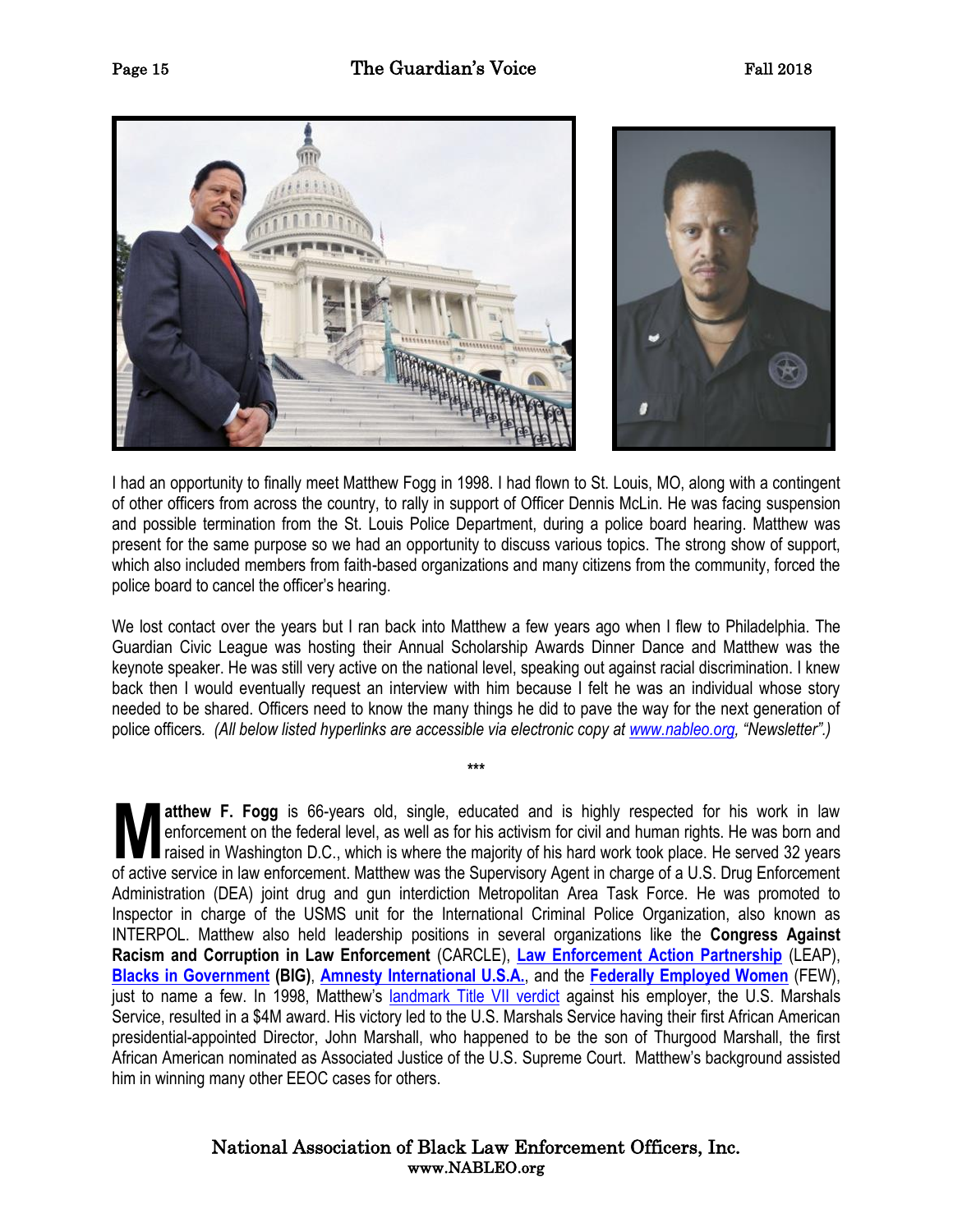- SK: What is your educational level?
- MF: I have a Bachelor of Science degree in Criminal Justice from Marshall University, in Huntington, West Virginia. I received an honorary doctorate degree (Ph.D. in Philosophy) from Global Oved Dei Seminary and University in Miramar, FL. I received my Chaplaincy certification from the same place.
- SK: What law enforcement agency did you worked for?
- MF: U.S. Marshals Service.
- SK: What year did you join the U.S. Marshals Service (USMS) and what year did you retire?
- MF: I joined them on December 27, 1978 and retired December 31, 2008. I had two additional years of government service, so it totaled 32 years.
- SK: Describe the ranking system within the U.S. Marshals Service?
- MF: You start off as a Deputy U.S. Marshal (DUSM) and career law enforcement employee assigned to one of our primary focus areas (witness protection, asset forfeiture, fugitive warrant, or court security). DUSM's designated titles are: Criminal Investigator (criminal investigations); Supervisor, Assistant Chief, Chief, Inspector; and Supervisory Inspector. An Assistant Director and Director are appointed by the U.S. Attorney General. A U.S. Marshal is appointed by the U.S. President. My tenure with the U.S. Marshals Service was well-rounded because I handled a variety of local and federal jurisdictions in Washington, D.C.
- SK: What are some of the distinguished awards you have received in your law enforcement career?
- MF: The Director's Award was the highest USMS award and I received the Federal Bar Association Award, U.S. Drug Enforcement (DEA) Award, the NAACP Barrier Breakers Award, and the Blacks In Government (BIG) Meritorious Service Award, just to name a few.
- SK: Are you a member of a church?
- MF: Yes, I'm a member of Way of the Cross International founded in Washington D.C. and located in District Heights, Maryland.
- SK: Describe your early experience with the U.S. Marshals Service?
- MF: Let me first take you back. When I was a young kid, I got locked up. I worked in a grocery store as a package pickup clerk. A young group of bullies robbed strong-armed a boy outside of the grocery store and took his money. The manager told me to call the police and a police officer (who knew me from a previous summer youth program at the police station) came to make a report. My name and another store clerk's name were listed as witnesses on the report. I was 17-years old; one month prior to my 18th birthday. Somehow the police detective assigned to investigate the incident mistook our witness names in the report as the suspects. When I turned 18-years old, a Metropolitan police detective, along with a group of police officers, came to my house on a Saturday morning and arrested me for Robbery. They also arrested the other store clerk while working at the grocery store. The store clerk and I were totally in the dark about what was going on. My mother cried, saying my son would never commit robbery. Down at the station, the white detective said I had no police record and insisted that I simply admit to the robbery. I was baffled, confused and scared and refused to admit to a crime I did not do. When the detective showed me the picture of the person who he claimed I robbed, I adamantly informed him that my co-worker and I were the witnesses listed in the report, who originally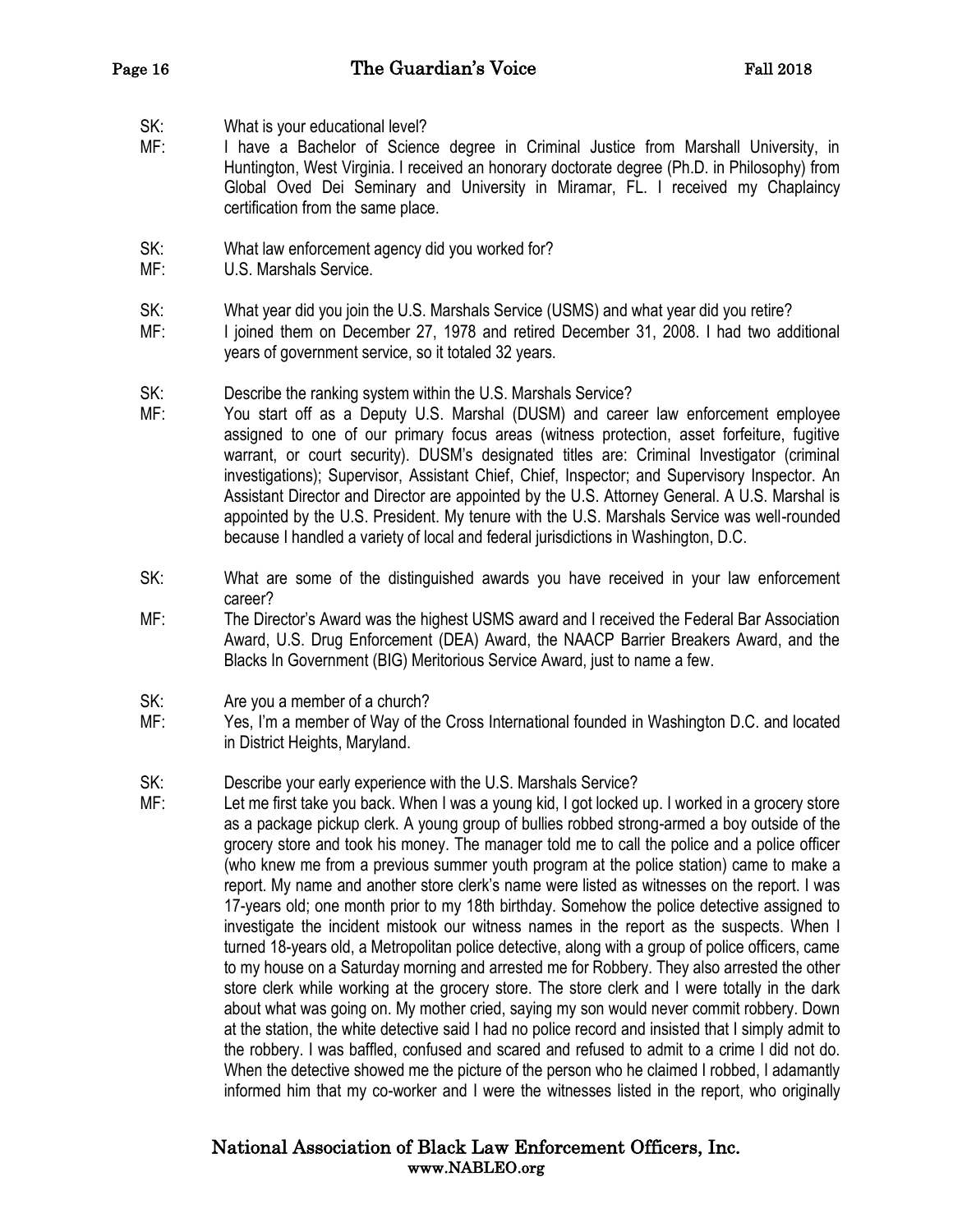reported the incident. The detective left me handcuffed to his desk and went away for a long period of time. He then returned and said the victim told him we did it. I knew without any doubt the detective was not being truthful. He was simply trying to cover-up for his false arrest. Later I was transported to the D.C. Central Cellblock for fingerprints and photos. I was very upset and was refusing to be processed any further. A black cop calmed me down and told me that he believed me, but told me that I was already in the system and there was nothing I could do at that time, but comply with the process. After processing me, they put me in a small cell with a heroin addict, who was having withdrawals. Because I didn't know anything about drug withdrawals, I jumped on the top metal bunk yelling out the guy is turning into a "werewolf". Another prisoner in the lockup unit yelled from another cell and said the guy was suffering from "cold turkey". Because I was so naïve, I thought he meant my cellmate had possibly eaten some cold turkey meat. Later, I realized that God wanted me to experience this false arrest for a reason. The police took us upstairs for a lineup to see if we were responsible for any other crimes. On Monday morning, the U.S. Marshals Service came and put all the people who were locked up that weekend, on a bus (along with who appeared to me as a girl but I was later told by other prisoners was a transvestite), and took us to Superior Court cellblock to be arraigned in Superior Court. I never saw a judge. The U.S. Marshals, who handle all the local D.C. lockups similar to what all Sherriff departments do in all other U.S. jurisdiction's, simply freed me several hours later from the Superior Court cellblock. Later, the same false arresting detective told me that the charges were dropped and nothing will be on my record. When I came out of college, I checked and there was nothing on my record. When I applied for Metro Transit Police Department after college (before I applied for the Maryland state PD), the Robbery charge was still on my record. I told them it was a mistake. They told me they could not hire me. I wrote a letter to then President Jimmy Carter. The American Civil Liberties Union (ACLU) got my letter. They said that because the three year statute of limitations were exhausted, I could not sue for damages but they would have the arrest record totally expunge. I attended Marshall University (MU) in 1972, a year following the airplane crash that killed most of their varsity football players. A Hollywood movie came later titled *We Are Marshall*. During my time at MU, I was active as the President of the Black Student Union (BSU) and I changed the name to Black United Student (BUS). The students nicknamed me the "BUS Driver". The Vietnam War was winding down, "streaking nude" was a new form of campus protest and MU had about five, black Greek fraternities & sororities. I worked as a campus security guard as part of a work study program. I was a student photographer and producer at a MU television station. I became the founding editor of *BUS Lines,* a newsletter that addressed black life and racial discrimination at MU. I formed a central committee with the president of each black Greek organization. We were able to sit down with the University President who indicated that the BUS newsletter enlightened him to our concerns and he wanted to make changes at MU.

 Marshall University was predominantly white, which was a culture shock for me coming from Washington D.C., which was known as "Chocolate (Black) City" at the time. In some ways, MU reminded me of when I was about 10-years old and wanted to go to the Boys Club in D.C., which was racially segregated. The white folks moved to the suburbs to avoid living with black families. They would bus their kids back into our black neighborhoods to attend the "whites only" Eastern Branch Boys Club on Capitol Hill. We would play football with the white kids on a grassy filed in front of the club until it was time for the club to open. At that time, we would all run up the stairs to the Boys Club doors but white club administrators would stop the black kids from entering and allow the white kids to enter the club. I remember distinctly that there were several white kids I was close to and played with. A few of those white kids would turn around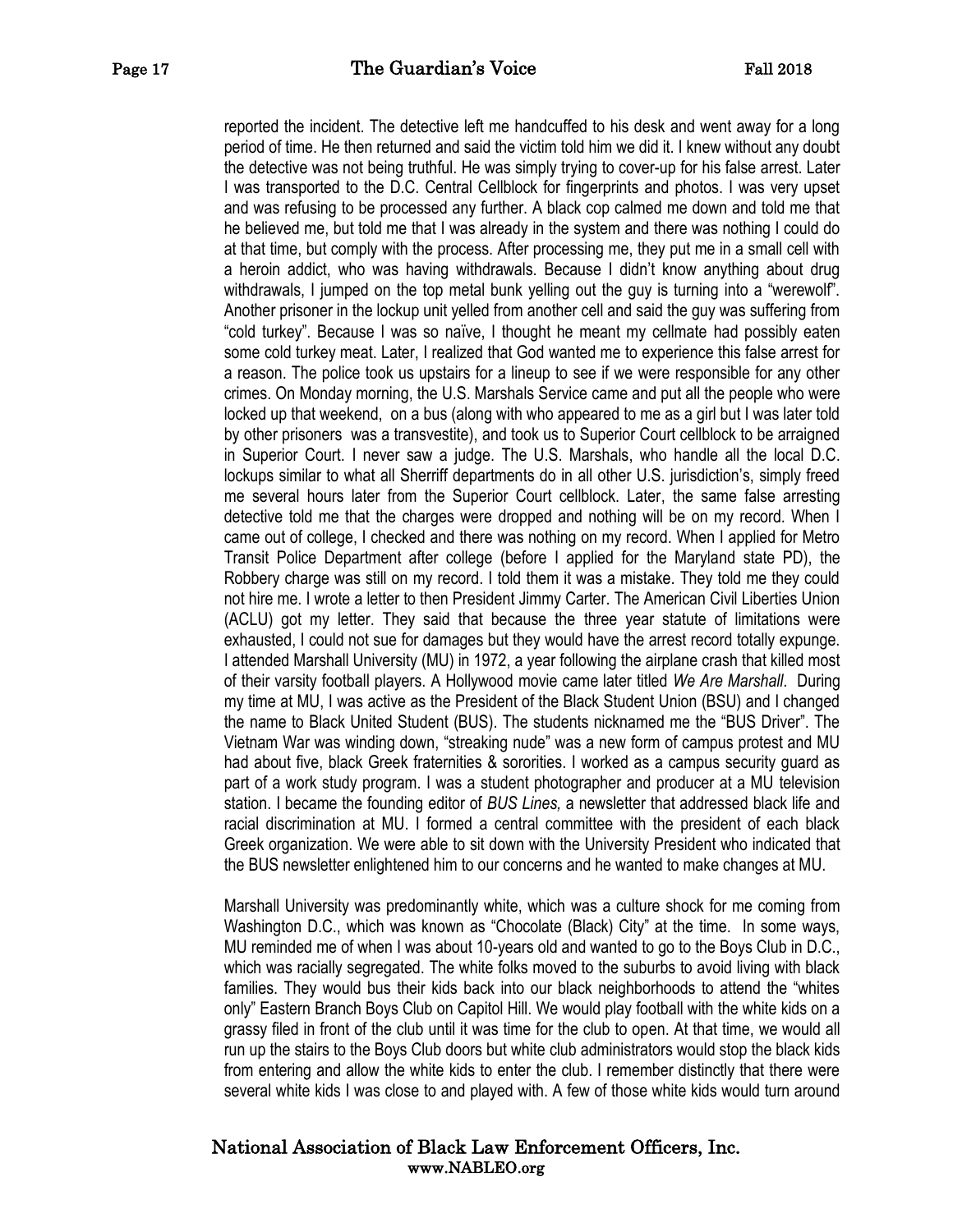and look at me with sadness, but they chose to still enter the Boys Club and enjoy the privilege of using the facility. Later, my twin brother, other friends and I, attended the March in Washington in 1963. Masses of black folks were coming into Washington, D.C. from all over the country. I did not quite understand at that time totally what it was about, but I was there and remember so many people were emotional about Dr. Martin Luther King's speech. I can also remember when my twin brother and I had BB guns looking for birds and squirrels in the wooded areas of the Congressional Cemetery area in D.C. The police came and started aiming their guns and rifles at us. I was so scared that I ran, dropped my gun and hid inside of one of the tombs. I prayed they would not find me or kill me.

- SK: Do you feel your arrest experience paved the way for who you are today and your choice in law enforcement.
- MF: It clearly made me take an interest in that job. I did work as a summer youth at a police department when I was 16-years old. They would let me drive their police cars up and down the street in front of the station, in order to fill the cars with gas. I felt good and empowered. The next year, I worked at the Safeway, the same place when the false arrest incident occurred. I always worked around law enforcement entities, even as a student security guard at MU, and I was only an observant (no arresting powers) on campus at times when the real security police had to take people into custody.
- SK: Did you feel you could effect a change as an officer yourself?
- MF: Yes, I needed to be the person who could effect change. I did not want to disregard the police. I was understanding more about discrimination and racism. I wrote about the disparate treatment of black college athletes, and the lack of social services for black students. It really hit home when the arrest on my record surfaced. That's when I wrote to then President Carter about the unfairness.
- SK: What was the ethnic makeup of the U.S. Marshals Service when you joined in 1978?
- MF: There were no black managers at the top level. The highest level was supervisory level. The USMS had one black man who was an Assistant Director of Personnel, Benjamin Butler. He was a good friend of Reverend Richard Rice of Liberty Baptist Church in Washington, D.C., and who was a good friend of my family. Reverend Rice stopped by my home on Capitol Hill in D.C. I told him my college degree was in Criminal Justice and that I was applying for the Maryland State Police. He said he would inform the USMS Assistant Director Butler about me, my degree and interest in the USMS. Later, Assistant Director Butler contacted me and asked me to come to his office. He told me that he was trying to find qualified Black applicants. He said someone from the USMS will send me an application. I met all of the requirements. It took three to four months. I have an identical twin brother Mark, who applied for the Maryland State Police Department when I did. We were both accepted. I was just about to join them when the U.S. Marshals Service offered me a position. What I came to understand was most black applicants in the USMS, and most law enforcement jobs, do not have a mentor or someone to help them in the hiring process, although they may be well qualified. Most Whites do. They always have the power. We never had it. Real racism is being in the position to affect change.
- SK: While you were a federal agent with the USMS, were you ever call the "n-word", to your face, by either a citizen or another member of USMS?
- MF: While I was at Marshall University, someone called me a nigger as I came off the elevator. I heard it on the job but I can't remember being called it to my face. I went to predominately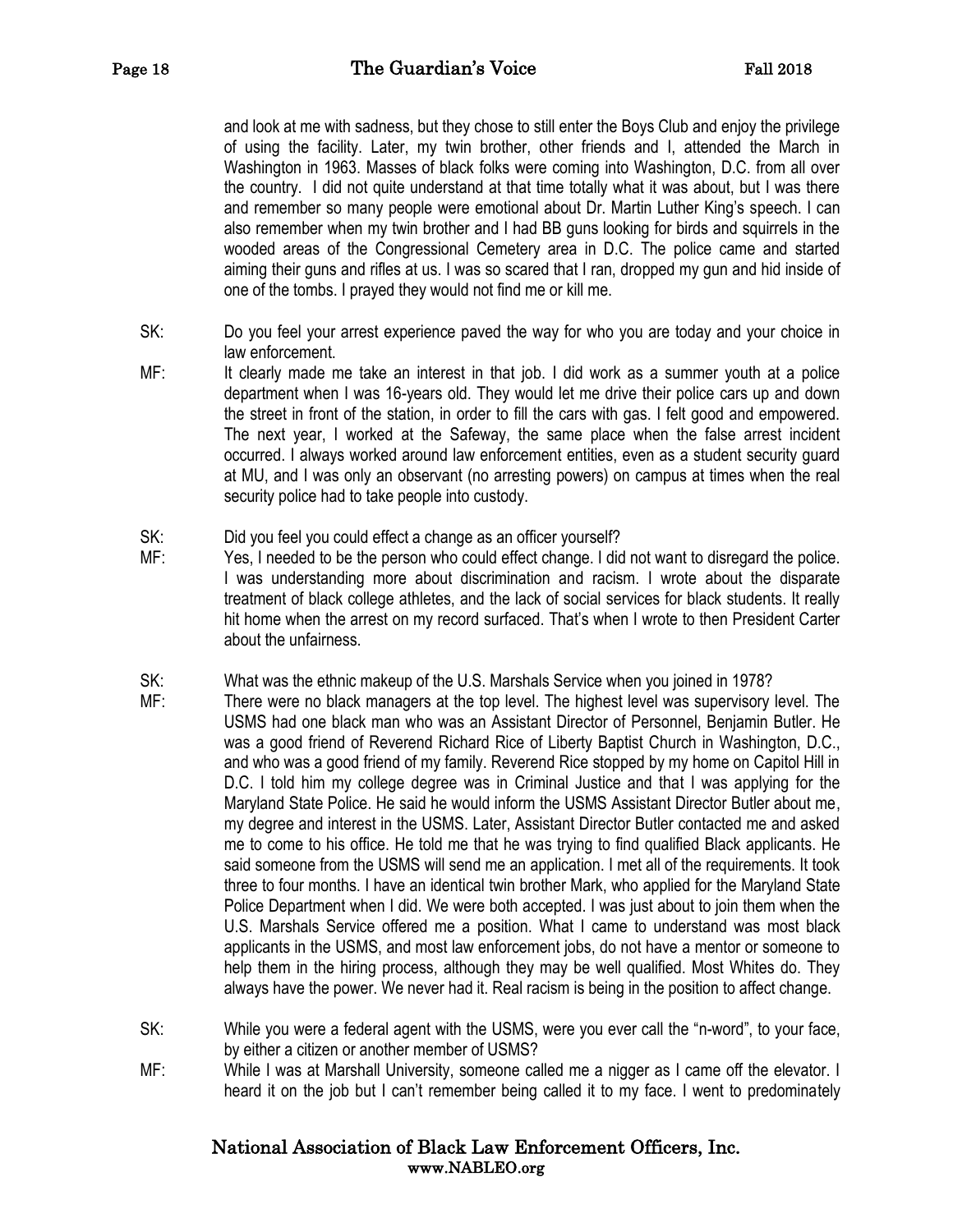black schools, prior to college. My decision to attend predominantly white MU was influenced by my relative; my mother's roots and my famed cousin Steve Harvey, whose grandmother and my grandfather are siblings from West Virginia. One of my cousins close to Steve convinced me to attend MU.

SK: What ranks did you eventually attain with the USMS?

MF: Through the lawsuit, Chief Deputy of the U.S. Marshals Service. The USMS made me an EEOC investigator early in my career. My training and experience became instrumental when I filed my lawsuit. There was a white Chief Deputy of the USMS, who would try to impede the progress for Blacks who were astute. I was told by other workers, who observed my talent, to avoid that particular Chief. Later, that Chief lied on me and as a result, I was pulled off of a high profile America's Most Wanted – prime assignment. I was sent to a much less desirable assignment. It was known as the "Siberia Assignment" in the D.C. Superior Court. It's considered less desirable because as a Deputy Marshal, you are not conducting any investigations. You're sitting in courtrooms all day, watching prisoners. I filed a discrimination complaint in 1985 with a little more than six years on the job. Later, there was another incident involving the same white Chief Deputy which validated my racial complaint. He told a "coon" joke at a retirement party at the Andrews Air Force Base. This occurred in front of about 200 people, mostly Blacks. The presidential-appointed U.S. Marshal informed me because I was not present at the event. The "coon" joke occurred about four years after I filed my official Equal Employment Opportunity (EEO) Complaint against him. The person I am referring to is Chief Deputy Ronald Hein (USMS). In 1989, I went to Capitol Hill and blew-the-whistle on why he should not receive a presidential appointment. I addressed a Senate Judiciary Sub-Committee, who was investigating nominees to include the presidentially-appointed Chief Deputy Ronald Hein for appointment as the next U.S. Marshal for the District of Columbia Superior Court. The subcommittee wanted to hear what I had to say. Being a former USMS collateral EEOC investigator/counselor, I had the background necessary to research other incidents of discriminatory behavior by Chief Hein, and display a practice and pattern of disparate treatment towards Blacks. I felt at first the members of the subcommittee appeared disinterested in my research, but when I told them about the "coon" joke that Chief Hein told in front of a group of people, they seemed very interested. I told them to contact the current presidential-appointed (black) U.S. Marshal for the District of Columbia District Court, who advised me of the incident. Later, the U.S. Marshal said he told the subcommittee Chair that he thought the joke had serious racial overtures and was way out-of-line. The subcommittee was also concerned as to why the USMS had not officially processed or resolved my outstanding EEO Claims filed in 1985, which included ongoing amendments. I believe that USMS managers pushing Chief Hein's nomination did not want anything to sully his reputation, pending his potential nomination. Later, Hein testified in Federal Court that he withdrew his nomination and retired after the subcommittee indicated they would not recommend his name to go forward for the appointment until my EEO allegations were investigated or resolved. The point is that when an individual blows-the-whistle against unfair treatment, it doesn't stop with the culprit that you have identified. It becomes an infectious disease within the entire organization and other friends and associates of the culprit, who are in a position of authority, will begin to target you. Once Chief Hein retired from the USMS, there was much fallout for me afterwards. One such serious life and death incident occurred in 1991 when I was on a dangerous fugitive stakeout. When it came time to effect an arrest in Baltimore, some of my white subordinates had already left the stakeout without my knowledge or permission, and with support of a high level white manager who was later promoted to Assistant Director. Another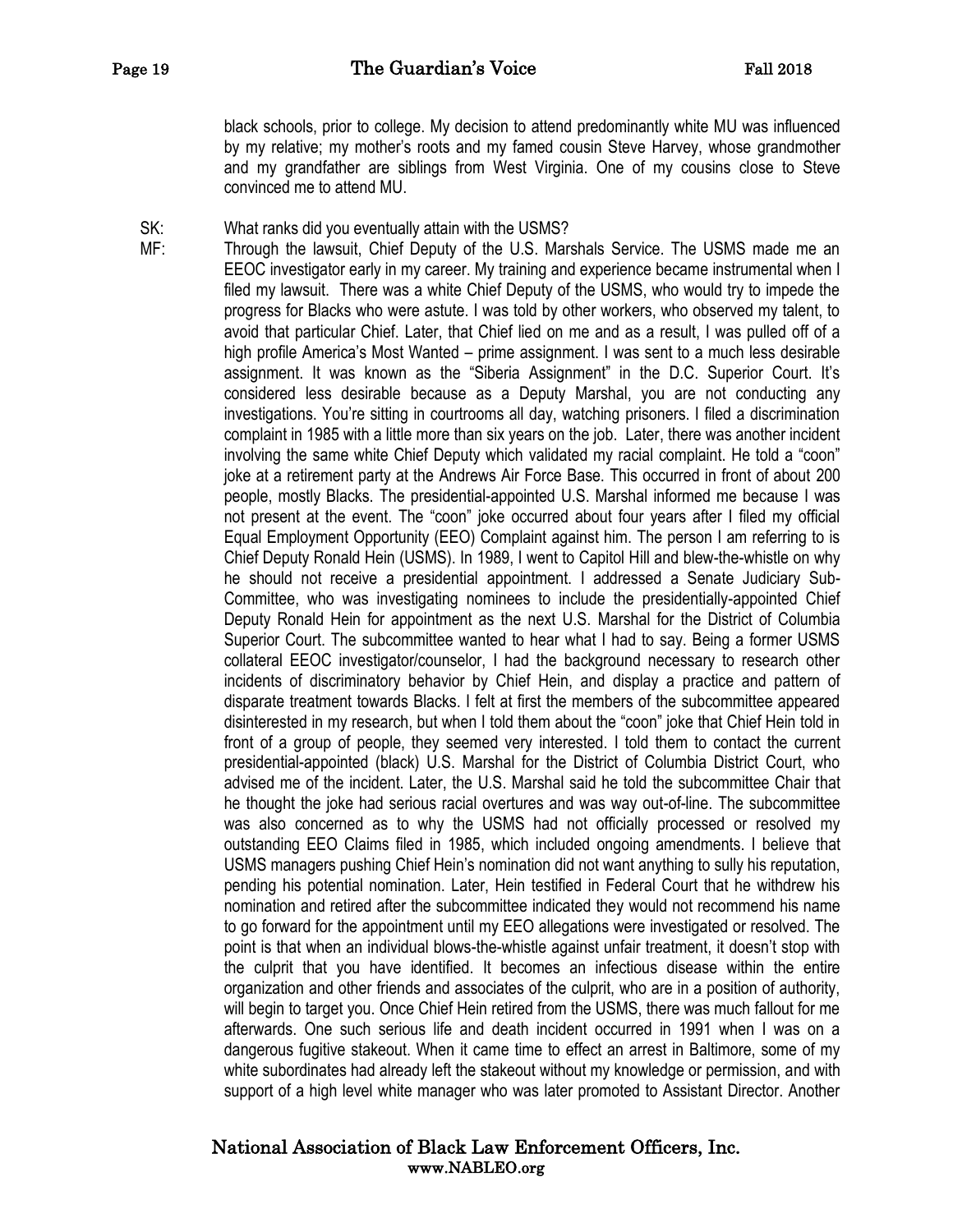incident occurred in 1990, when a white employee and myself were the top two DUSM Criminal Investigators selected for a promotion by a black headquarters division chief. The white U.S. Marshals Director, now a sitting Miami Chief Judge, specifically pulled my name off the top of the promotion list and promoted the last (14 on the list) white DUSMs on the certification list, in place of me. In 1998, a federal jury in the District of Columbia found that Hein and the USMS Director's promotion selection grossly violated of my Civil Rights.

SK: What police organizations did you belong to during your tenure with the USMS?

- MF: I was a member of **NOBLE, NBPA**, and LEAP, which originally stood for Law Enforcement Against Prohibition and was later changed to Law Enforcement Action Partnership.
- SK: What is the Law Enforcement Action Partnership?
- MF: Its original mission was an organization against drug prohibition and the so called war on drugs. LEAP supports criminal justice and drug policy reforms. The mission has broaden to now include community partnerships.
- SK: What are some of your accomplishments with LEAP?
- MF: It includes testifying in various forums for support of medical marijuana laws, and criminal justice reforms to include sentencing structures and calling for treatment instead of incarceration. Some of LEAP's major advocacy successes during my tenure includes the changing of marijuana laws in Denver, CO; Seattle, Washington; and Washington, D.C. I always believed since the war on drugs cannot be racially applied as statistics prove, then legalize it.
- SK: You and I met for the first time in St. Louis in the late 1990s. An African American police officer was scheduled to face his police board hearing for a suspension and possible discharge. Several law enforcement officers from various agencies came to show their support. What encouraged you to travel so far to support a fellow officer?
- MF: I did the same thing in Baltimore, MD; Philadelphia, PA; New York City, New York; Chattanooga, TN, Springfield, IL, Prince Georges County and many other places around the United States. I did it to show support for good police officers and advocate against racial disparities. I am an agent of change; to effect change. I have been a trailblazer for others to follow.
- SK: Have you written any books?
- MF: I am writing a book called **[Bigots with Badges](https://bigotswithbadges.com/)**. I have been working on it since 1997  $\odot$ . The title of my book is from an article of the same name that appeared in the *New York Post* on March 16, 1997. It was a special report on the blatant racism within the U.S. Marshals Service. Several U.S. Marshals – Inspector William "Bill" Scott, Deputy U.S. Marshal Stephen Zanowic, Jr. and myself, testified during a hearing on Capitol Hill, regarding the systemic racism and disparate treatment of Blacks within the U.S. Marshals Services. In 1997, the Congressional Black Caucus (CBC) conducted the hearing in Washington, DC. Each hearing participant had reported retaliation after exposing racism and corruption within each respective federal Agency. Stephen Zanowic Jr., who is white, stated he was given a black rubber rat by a white supervisor, after reporting racism. The USMS management promoted that same supervisor to Chief of the USMS Internal Affairs Division. Zanowic's black partner Inspector William Bill Scott, testified he was abandoned on a dangerous fugitive stakeout by his white DUSM back up team, after he filed official race discrimination complaints. Ironically, Scott later died from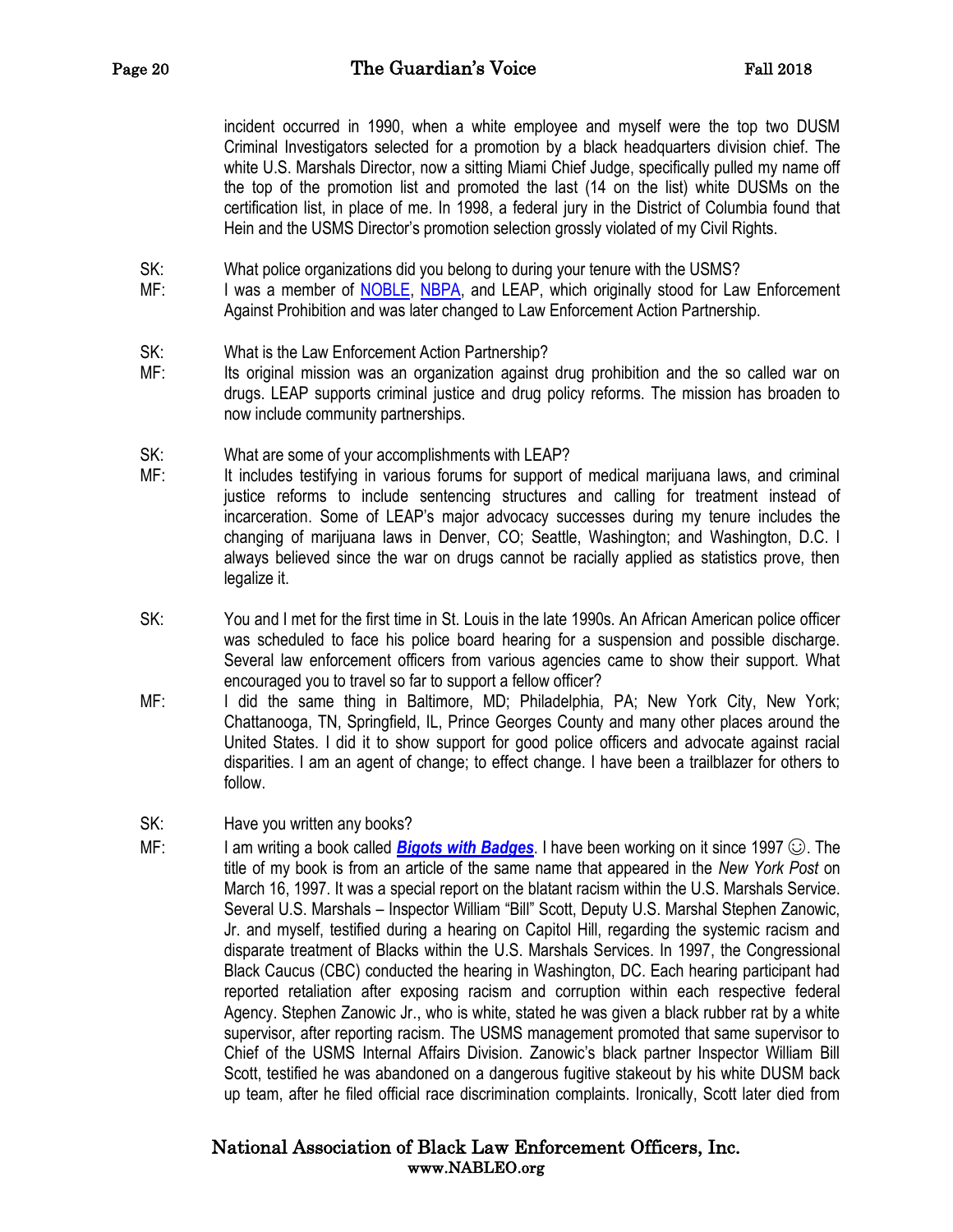injuries he sustained in a suspicious car accident and the unknown assailant was never located. Chairwoman of the CBC, Maxine Waters, invited agents from other federal agencies such as ATF, DEA, Customs, and FBI, to report on racism in federal law enforcement. We were all given letters by the CBC Chair indicating we showed great courage in coming forward and letting the public know the dangers and reprisals we were facing. Amazingly, everyone, 12-18 folks who testified that day, were either terminated, forced out or later fired from federal employment.

- SK: Did the U.S. Marshals Service actually fire you?
- MF: Yes, in 1995, which was later overturned by the 1998 landmark \$4M Federal Jury verdict.
- SK: Give an example of the stress you endured during your time in the U.S. Marshals Service?
- MF: I was on a stakeout in Baltimore, MD regarding a fugitive who was on the USMS 15 Most Wanted List. These are dangerous fugitives similar to the FBI 10 Most Wanted program. I supervised a DEA/USMS task force group called the *Dirty Dozen* and was directed to capture a convicted murderer and fugitive who had escaped from prison and had been on the run for nearly a year. It took me three weeks to apprehend him. At the same time, one of our major Dragnets Fugitive Operation known as *Operation Sunrise*, was initiated in seven major cities around the U.S. We investigated federal, state and municipal warrants, networking with other USMS dragnets across the country for 90 days. On the opening day, a couple of white Marshals left my Baltimore fugitive stakeout, without my knowledge and permission. They drove all the way to the USMS Headquarters office in Crystal City, Virginia and complained to the Chief and Deputy Chief that I was on a "wild goose chase" and wasting USMS resources. I then received a phone call from the Deputy Chief of the USMS Enforcement Division, letting me know the guys were in his office and the Chief was going to change the task force in three more days if we did not capture the fugitives. I was completely shocked when the Deputy Chief told me he could not charge those Marshals with desertion and insubordination for leaving me and my other men, to capture highly dangerous fugitives who were truly armed and dangerous and planning to kill. After the Deputy Chief and I ended the conversation, the fugitives showed up where we thought they would be and we were able to apprehend both fugitives. They were carrying a fully loaded sub-machine gun and a 380 caliber handgun. One of the fugitives who had a gun in his pocket, later told me that if I had not surprised him, he would have exchanged gun fire with me because he did not want to return to prison. I literally held his hand and gun in his pocket while we were able to subdue him without any shots fired. My life, and the life of my men, were put in grave danger and when the USMS allowed the Marshals that abandoned me to go unaccountable, the stress could not have been more prevalent knowing the deserting Marshals were supported by Headquarters management.
- SK: Have you ever filed a lawsuit against your department?
- MF: In 1994, I filed both a personal action in federal court alleging systemic discrimination and reprisals in the USMS against me, and shortly thereafter, a Class Action lawsuit indicating that all black U.S. Marshals and Detention Officers nationwide were subject to the same type of treatment. Imagine that I filed my original internal EEO Complaint in 1985. I took it to federal court in 1994 and received a jury verdict in 1998. I was awarded a \$4M judgment for damages and back pay, which also included a promotion to Chief Deputy. Today, the Class Action is still pending and I am still being harassed by DOJ officials in the mishandling of my judgment and retirement. I have also helped many federal workers win EEO Complaints filed with the U.S. Equal Employment Opportunity Commission (EEOC.)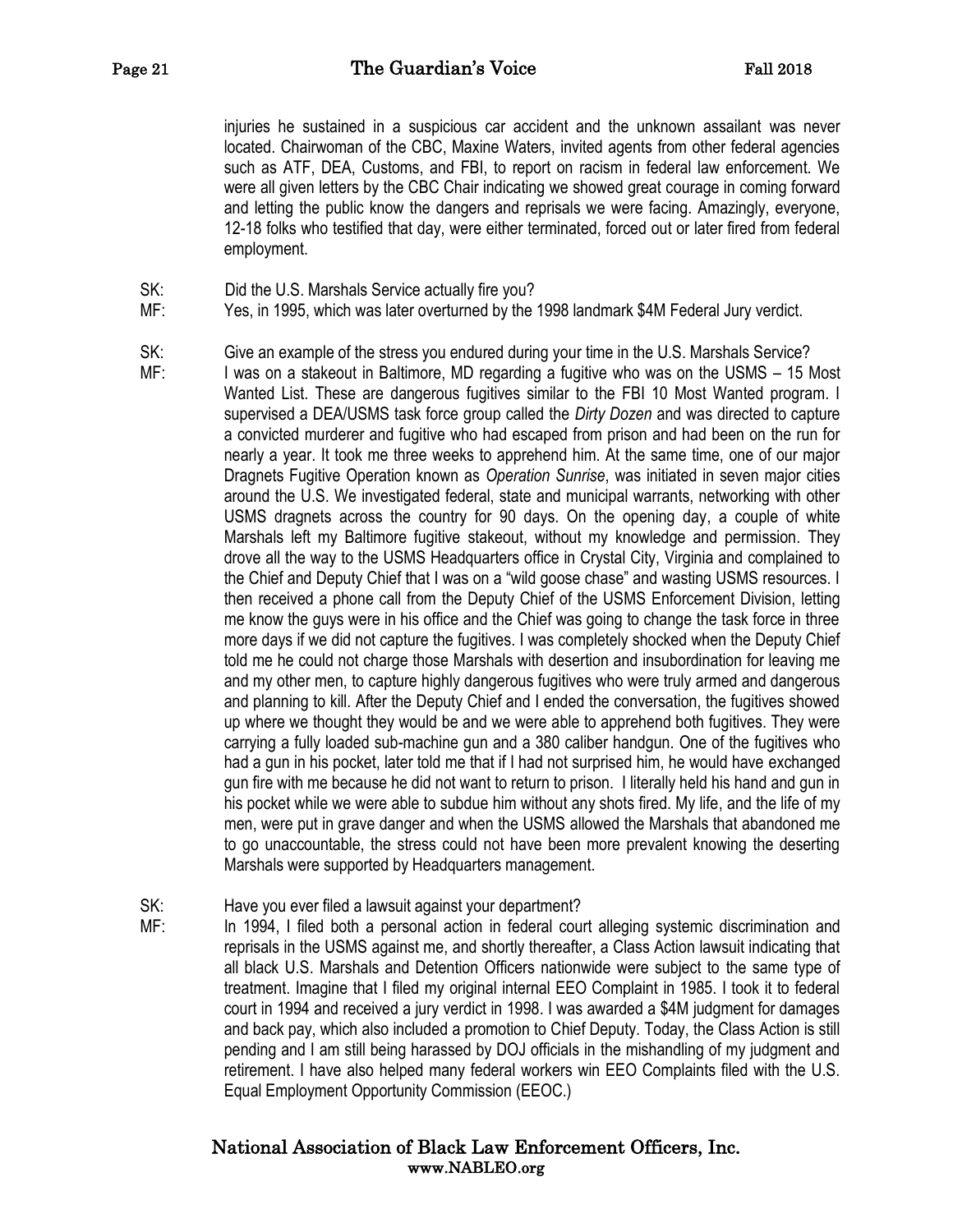- SK: Describe the benefits you gained from networking while you were a member of the National Black Police Association (NBPA)?
- MF: I learned how to address racial discrimination in law enforcement. Obviously, if law enforcement was fair and a true blue brotherhood, there would be **no** need for Black law enforcement organizations.
- SK: What are some of the major differences you see today with the U.S. Marshals Service, from when you first joined as a Deputy Marshal in 1978?
- MF: I feel that I'm the reason why many things changed. When my case was in federal court, I know that certain USMS management officials did not want my case to go to trial. Based on my lawsuit, Sylvester Jones, a black agent, was promoted to the first black Associate Director and Senior Executive Service (SES) member of the U.S. Marshals Service. We could not settle on what needed to be done because management did now want to change the old guard. It was a very risky move because I could have lost everything, including my life. The presiding judge actually said the jury inferred the environment of the USMS was systemically discriminatory in the upper echelon and that "occult racism" was more likely the reason for my issues in the USMS. Also as a result of my lawsuit, more Blacks were promoted. John W. Marshall, who was the son of Thurgood Marshall, became the first African American to be appointed as Director of the U.S. Marshals Service. All of this was a result from my exposure. Today it appears that history is slowly drifting back to the same "old boys" network that challenged and broke down. Many retiring black Deputy Marshals have started to be replaced with white Deputy Marshals.
- SK: Did black Deputy Marshals support you during your ordeal with the U.S. Marshals Service?
- MF: Many of my fellow black and white colleagues distanced themselves from me. But I will sav that when I was going through my actual trial, several Marshal managers, both black and white, that I needed to tell the truth, did definitely stepped up to the plate. This included white Deputy U.S. Marshal Stephen Zanowic. Also one of the most riveting moments of the trial was when presidential-appointed (SES) U.S. Marshal Herbert Rutherford III (black) stated, "If Matthew Fogg had been white, wouldn't none of this have happened." That was one moment in time when I was racing with destiny as Whitney Houston sings, and that's when the tears began to flow down my face as I tried hard to not let the jury see my expression. That's something you just don't see managers at his level say, even if they know it to be the truth. They know the reprisals from the infamous blue wall of silence after such admissions.
- SK: What do you feel is the importance of joining a police association to network?
- MF: I feel it's important to understand that many black police networks have become compromised. Many were formed during a time when networking was necessary. The NBPA would never have been needed if we [Blacks] felt included. Yes, we want equality and a blue brotherhood that is inclusive. Some organizations are following a pattern that concerns me. What is the real mission of black organizations today? Their only focus appears to be getting a few Blacks promoted, but not protecting black citizens against the same racial injustice we are experiencing internally from a racially divided police hierarchy. Therefore, most black organizations are just not doing what they were mandated to do. The statistics would not be so disproportionally negative to blacks, in and out of law enforcement, if these organizations were being the watchdogs against discrimination they were originally designed to do. It's still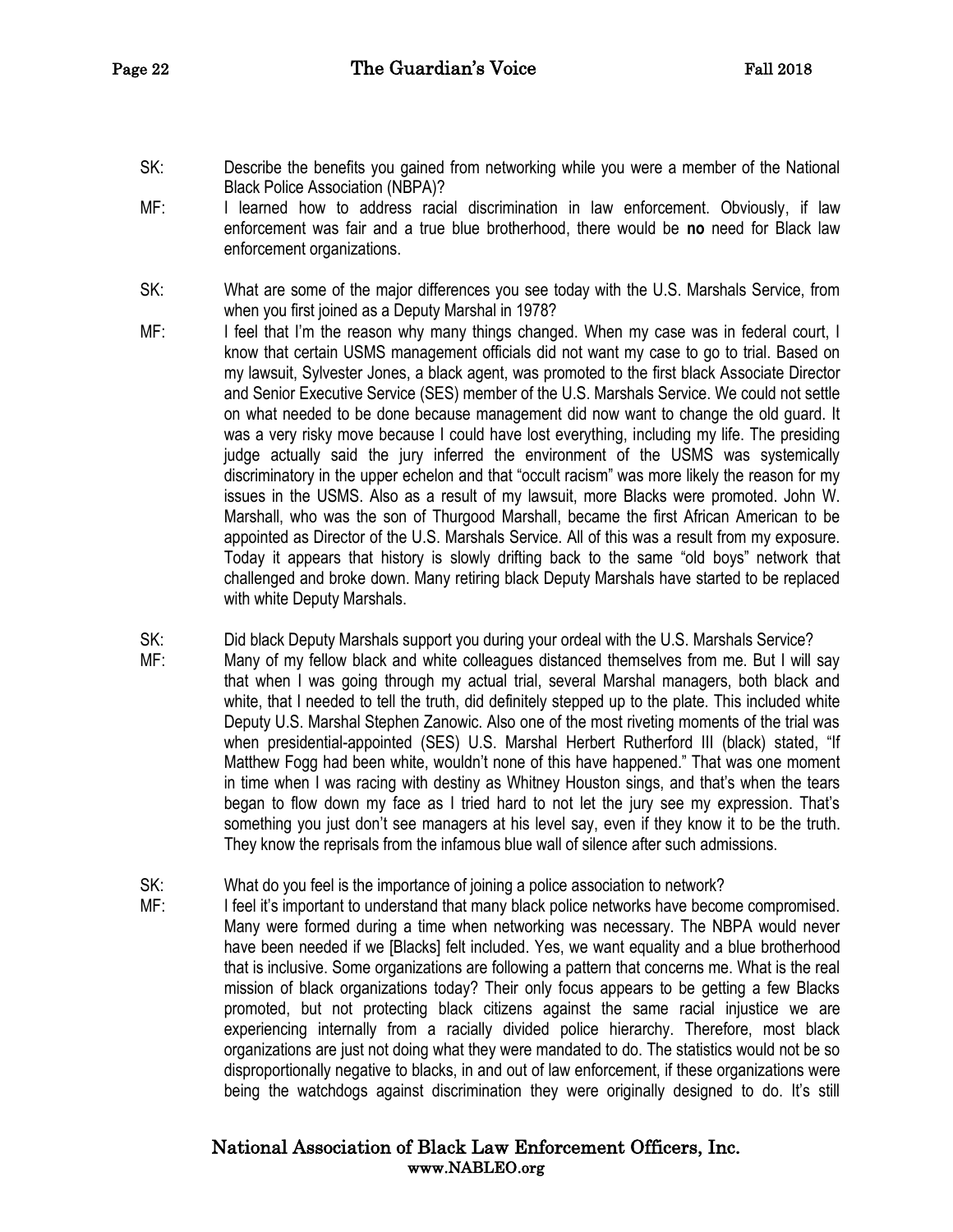plantation politics and at some point, just like I did, black officers have to take the risk and escape the plantation in order to effect real change. If the promoted Blacks are only carryingout "popping the whip" against other Blacks, they are promoting the plantation mentality!

- SK: List how your tenure as a federal agent has benefited your life?
- MF: It made me a stronger civil and human rights advocate. It has given me a voice that I would not have, had I not challenged the institution and the federal blue wall of silence. America is a waring nation. It took a great civil war for change, although in many ways, America still has not changed. We still have a very racially divided nation. It reminds me of the Boys Club incident where my white friends decided to enjoy the privilege they were entitled to, just for being white. Instead of sacrificing their entitlement, realizing that it was unfair to me, they could have said, "If he can't go in, I will not go in either." If American operated like that, the system would fix itself. America would no longer be racially divided.
- SK: Has being a federal agent negatively affected your family life?
- MF: It clearly kept me from getting married because there was always a fear of getting my family, and those who I must protect, hurt. Many black agents would tell me privately, "Fogg I have a family I must feed and USMS management will destroy you for sure. I just can't take that hit. The U.S. Department of Justice is too big and has too many resources. You can't win. America is why the abomination of slavery lasted for many centuries."
- SK: What messages would you like to give to young officers today?
- MF: You either get involved or it will involve you, one way or another anyway. I learned to say that I only regret that I have only one life to live defending the civil and human rights of other.
- SK: If you had an opportunity to relive your career again, what would you change, if anything?
- MF: I would have done it the same way. During our settlement negotiations, DOJ attorneys representing the USMS tried to settle by offering me a nice promotion and a lot of money, but did not want to admit the USMS environment was racially hostile to black employees. I almost accepted the settlement and if the DOJ attorney had kept his mouth shut, instead of telling me about a black female employee who was just like me and went into court and lost, I probably would have taken the settlement. I wanted the USMS management to admit their discrimination against the other black marshals. The DOJ attorney reiterated that I had been nursing my EEO claims for 13 years and that they knew my record showed I was a good, hardworking marshal but they were not going to admit that if I decided to go to civil trial.
- SK: What words of wisdom would you like to share with police organizations of today?
- MF: You have to get involved with your total mission plan. You have to effectively take on the issues that created your existence. If you don't, then you become a symptom of the problem. If you look and see that we're losing ground on racial equality, then you have to say that you are part of the problem. Anytime you have a solution to a problem in law enforcement, it's oftentimes going to bring heartburn. It's part of change.
- SK: What is your fondest memory in law enforcement?
- MF: Probably joining the Special Operations Group (SOG) a.k.a. SWAT and the camaraderie we had during tactical operations, training and debriefing sessions.
- SK: Would you recommend young people to join the U.S. Marshals Service.